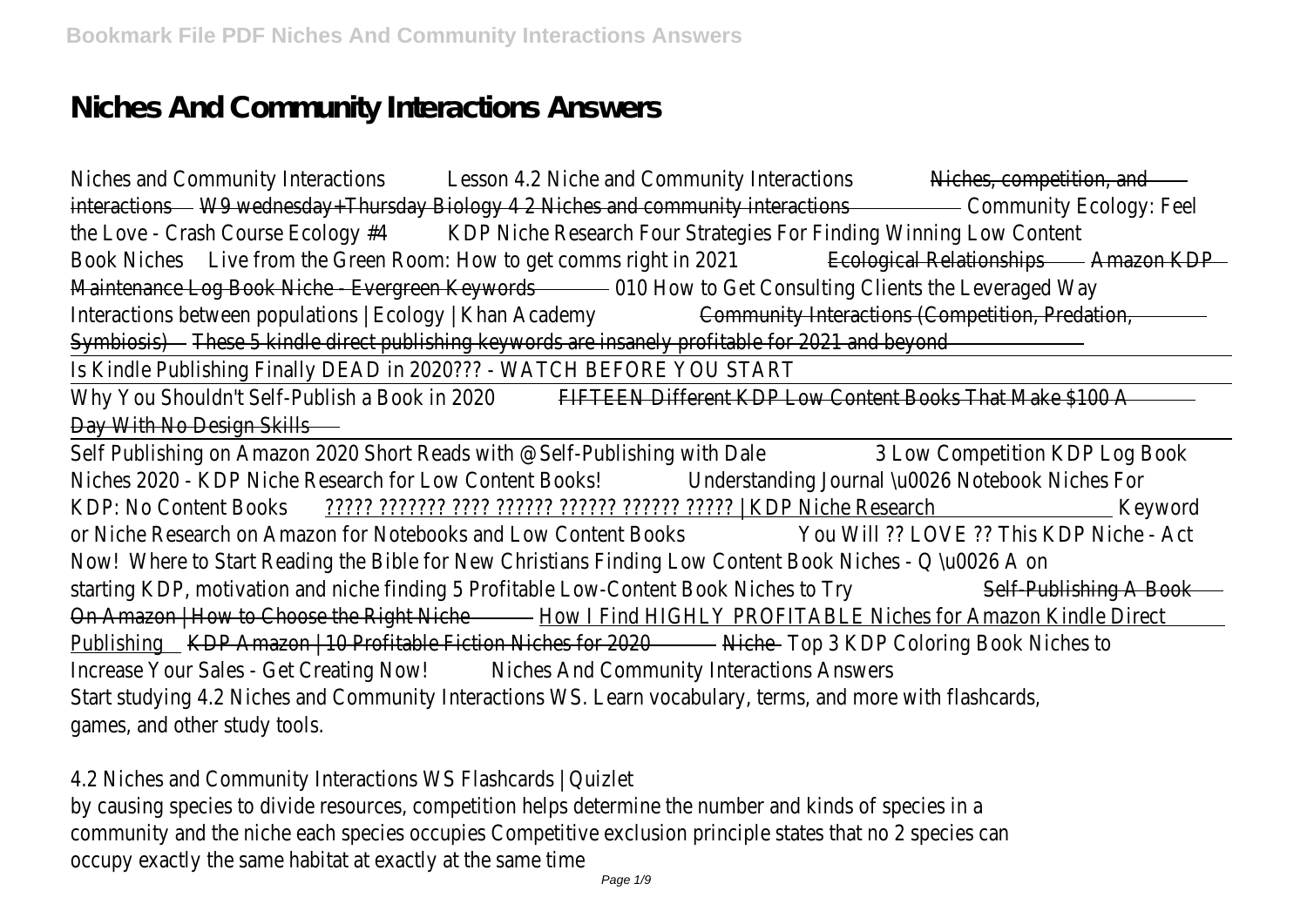Lesson 4.2 Niches and Community Interactions Flashcards ...

21JJTXXXX^T]S 54[[JJTWW[[XNJJT\\ Niches and °ommunity "Interactions:99>.?/.4310 7854:::D:99 ?/.:99 OIf you ask someone where an organism lives<sup>3</sup> that person might answer "on a coral reef" or "in the desert&pm;" The answers give the environment or location<sup>3</sup> but ecologists need more information to understand fully why organism lives where it does and how it fits into its ...

4.2 Niches and Community Interactions.ppt.pdf - Lesson.

4.2 Niches and Community Interactions A niche is the range of physical and biological conditions in which species lives and the way the species obtains what it needs to survive and reproduce. Mutualism is the relationship between species in which both benefit. For example: Prezi. The Scienc

4.2 Niches and Community Interactions by Morgan McWilliams

Answer Key BIOL 205/Foundations in Biology: Ecology and Evolution - Quiz 3: Ecological Niches ar Community Interactions Choose the one best answer for each question and mark it on your bubble sheet. Unanswered questions are marked wrong, as are questions with more than one answer marked. Good luck! 1. The n-dimensional hypervolume that describes species' physiological tolerance levels to ...

Quiz 3 Ecological Niches and Community Interactions Answer ...

Understanding niches is important to understanding how organisms interact to form a community. Resource and the Niche The term resource can refer to any neces-sity of life, such as water, nutrients, light, food, space. For plants, resources can include sunlight, water, and soil nutrients—all of which are essential to surv

Niches and Getting Started Community Interactions

Worksheet - Community Interactions Name - \_\_\_\_\_ KEY\_\_\_\_\_ 1.) What happens when two species with the niche move into the same ecosystem? When species occupying the same niche move into the same ecosyste they will be competing for resources. This will lead to one of two results. One species will out compete the causing the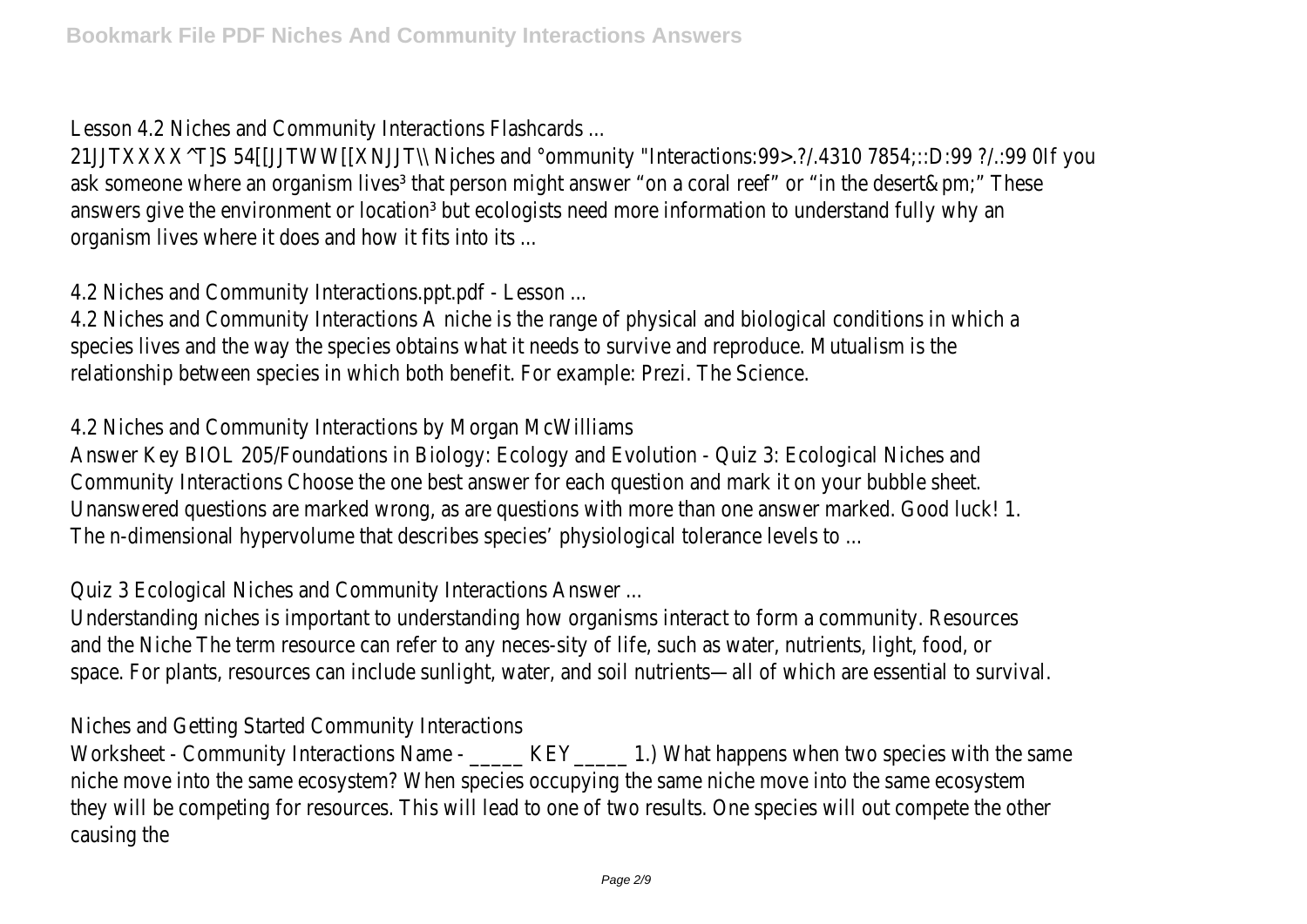### Worksheet - Bio - Community Interactions - Answer

File Type PDF Niches And Community Interactions AnswersInteractions WS Flashcards | Quizlet Read PI Niches And Community Interactions Answers Answers occupy exactly the same niche in exactly the same habitat at the same time. Competition helps to determine the number and type of species in a community Predation, Herbivory, and

### Niches And Community Interactions Answers

this book niches and community interactions answers is additionally useful. You have remained in right site to begin getting this info. acquire the niches and community interactions answers connect that we meet t expense of here and check out the link. You could purchase guide niches and community interactions answer or get it as soon as feasible. You could speedily download this niches and community interactions answers a getting deal.

# Niches And Community Interactions Answers

Niches And Community Interactions Answers Read PDF Niches And Community Interactions Answers Answers occupy exactly the same niche in exactly the same habitat at the same time. Competition helps to determine number and type of species in a community. Niches And Community Interactions Answer

# Niches And Community Interactions Answers

Your goal is to use a Google Document to cover Chapter 4.2 of your textbook. 1. First open the Google Doc: Teach Chapter 4.2 - Niches & Community Interactions to record your notes. you will find it on Good Classroom. 2. Now follow the directions on each of the following slides. Remember to reflect on the Learni Targets as you go.

Chapter 4.2 Niches And Community Interactions - Lessons ...

4.2 Niches And Community Interactions; Amelia D. • 25 cards. What is a tolerance? A range of conditions under which an organism can grow and reproduce. What is a niche? All the physical and biological conditions in whi a species lives and that way the species obtains what it needs to survive and reproduce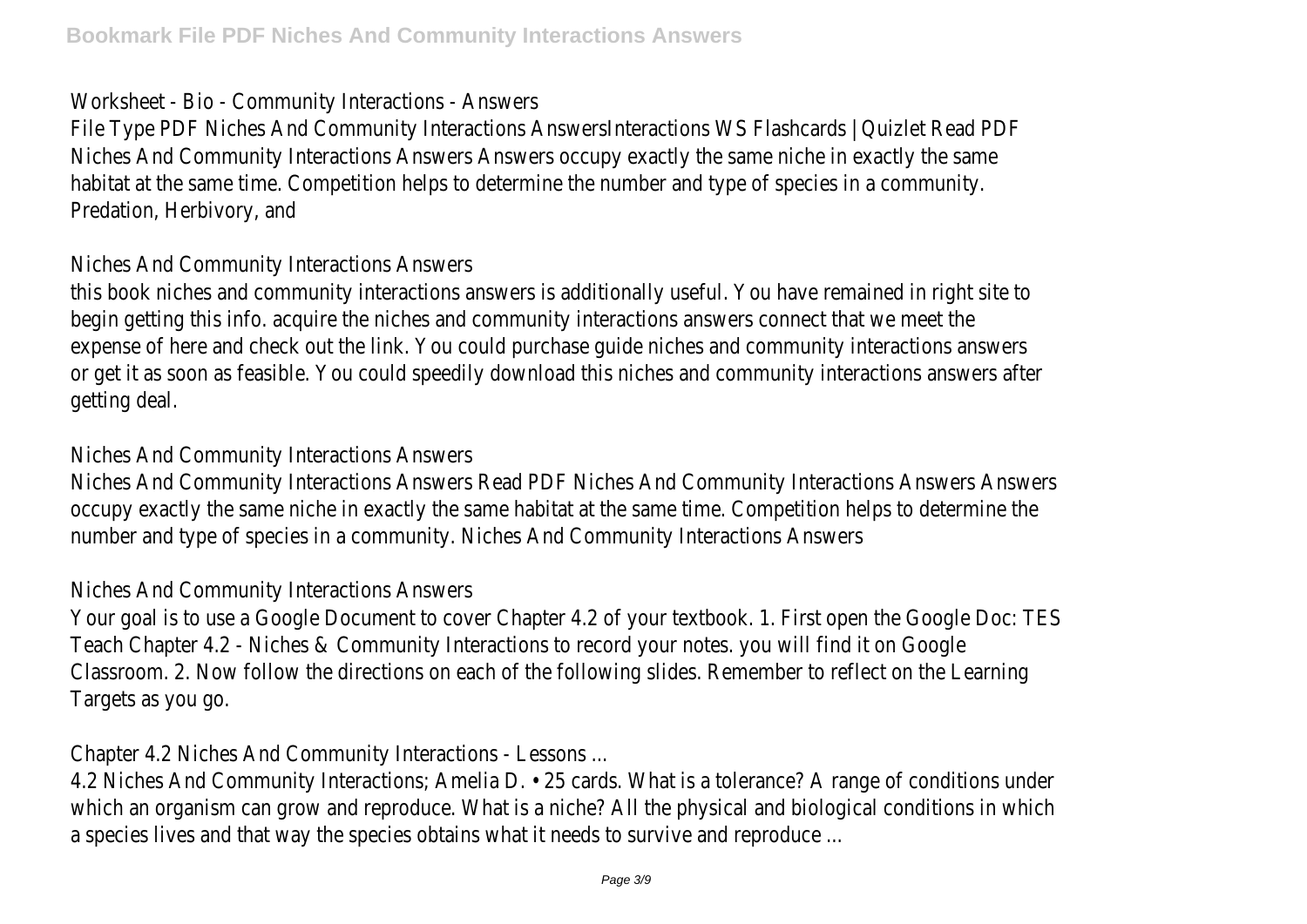4.2 Niches and Community Interactions at Elgin Academy ...

occupy exactly the same niche in exactly the same habitat at the same time. Competition helps to determine number and type of species in a community. Predation, Herbivory, and Keystone Species Predator-prey and herbivore-plant interactions help shape communities. Predation occurs when one organism (the predator) captures and eats another (the prey

4.2 Niches and Community Interactions - DunkirkCSI

I Definition A relationship where one organism benefits and the other is neither helped nor harmed The rule to says that no two species can occupy exactly the same niche in the same habitat at exactly the same time T general place where an organism lives Interaction in which one animal feeds on producers A species in which change in its population causes a dramatic change in the structure of the community A relationship betwee organisms in which both benefit

ISD 2135 Maple River Schools / Homepage

4.2 Niches and Community Interactions The Niche • A niche is the range of \_\_\_\_\_ in which a species lives ar the way the species obtains what it needs to survive and reproduce. Tolerance • Every species has its ov range of tolerance, the ability to

BIOLOGY 4.2 Niches and Community Interactions The Niche ...

Biology 2010 Student Edition answers to Chapter 4, Ecosystems and Communities - 4.2 - Niches and Comm Interactions - 4.2 Assessment - Page 104 1a including work step by step written by community members lile you. Textbook Authors: Miller, Kenneth R.; Levine, Joseph S., ISBN-10: 9780133669510, ISBN-1 978-0-13366-951-0, Publisher: Prentice Hall

Chapter 4, Ecosystems and Communities - 4.2 - Niches and ...

reasoning that the complex interactions in ecosystems maintain relatively consistent numbers and types of organisms in stable conditions, but changing conditions may result in a new ecosystem. SE/TE: 64?68, Lesson 3.1: What Is Ecology? 99?104, Lesson 4.2: Niches and Community Interaction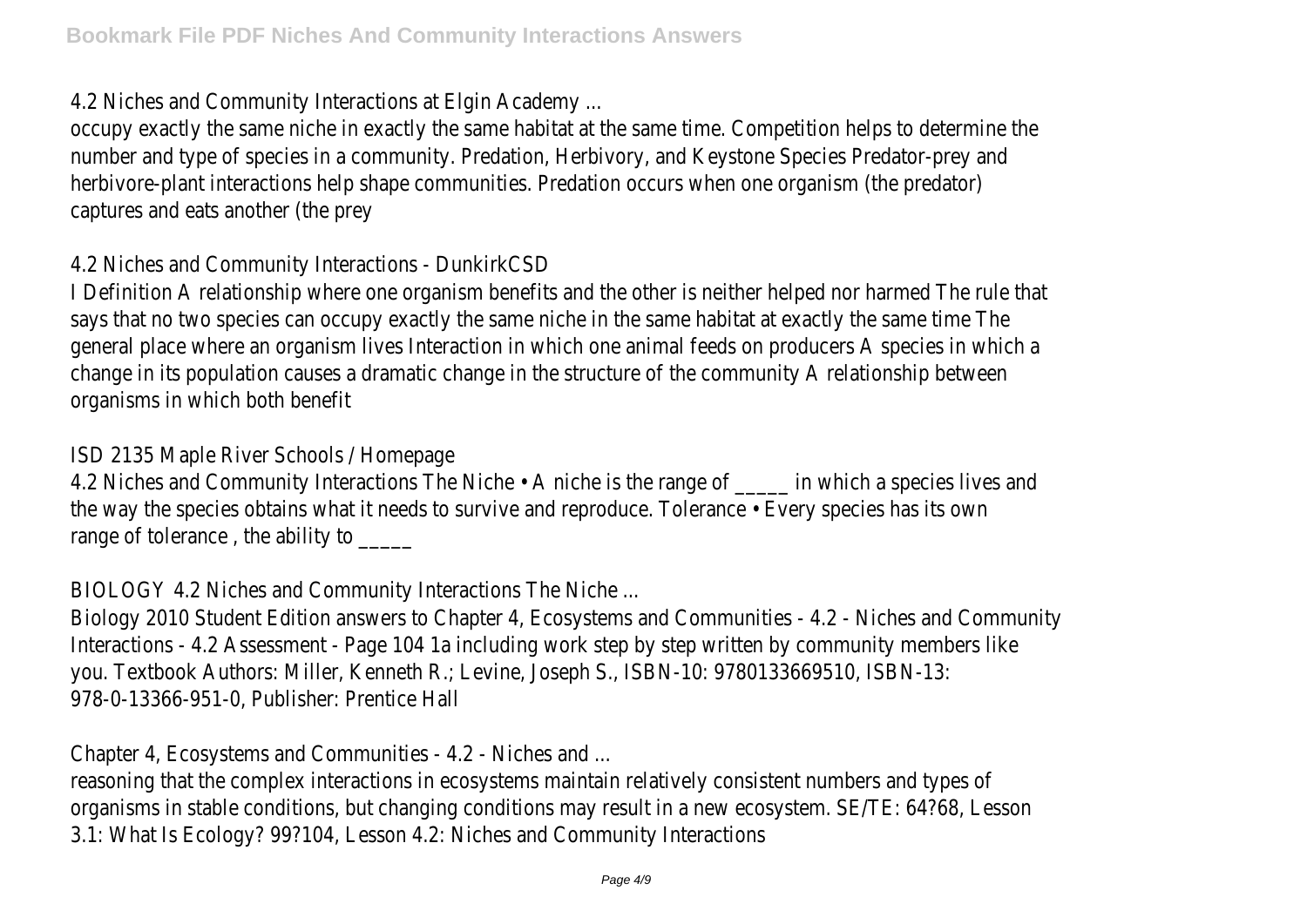New York High School Standards Life Science

By causing species to divide resources; competition helps determine the number and kinds of species in community and the niche each species occupies. Competition How one organism interacts with.

Niches and Community Interactions (for pg. 92) - Google Slide chapter 6 - species interactions and community ecology; chapter 9 - soil and agriculture; chapter 7 environmental systems and ecosystem ecology; chapter 4 - from chemistry to energy to life; chapter 10 agriculture, biotechnology, and the future of food; chapter 15 - freshwater resources: natural systems, human impact, and conservation

Niches and Community Interactions asson 4.2 Niche and Community Interactionshipshes, competition, and interactionsW9 wednesday+Thursday Biology 4 2 Niches and community interactions unity Ecology: Fee the Love - Crash Course Ecology **KDP** Niche Research Four Strategies For Finding Winning Low Conter Book Niches Live from the Green Room: How to get comms right in E20 antical Relationships Amazon KDP Maintenance Log Book Niche - Evergreen Keywords How to Get Consulting Clients the Leveraged Wa Interactions between populations | Ecology | Khan Academy munity Interactions (Competition, Predation Symbiosis) These 5 kindle direct publishing keywords are insanely profitable for 2021 and beyon

Is Kindle Publishing Finally DEAD in 2020??? - WATCH BEFORE YOU START

Why You Shouldn't Self-Publish a Book in 20 PEO EEN Different KDP Low Content Books That Make \$100 Day With No Design Skills

Self Publishing on Amazon 2020 Short Reads with @Self-Publishing wit<sup>h</sup> Dale Competition KDP Log Book Niches 2020 - KDP Niche Research for Low Content Boloks erstanding Journal \u0026 Notebook Niches For KDP: No Content Books ????? ??????? ???? ?????? ?????? ?????? ????? | KDP Niche Research Keyword or Niche Research on Amazon for Notebooks and Low Content Books Will ?? LOVE ?? This KDP Niche - Act Now! Where to Start Reading the Bible for New Christians Finding Low Content Book Niches - Q \u0026 A starting KDP, motivation and niche finding 5 Profitable Low-Content Book Niche Salf-Publishing A Book On Amazon | How to Choose the Right Ni<u>ldbov | Find HIGHLY PROFITABLE Niches for Amazon Kindle Dir</u>ed<br>Page 5/9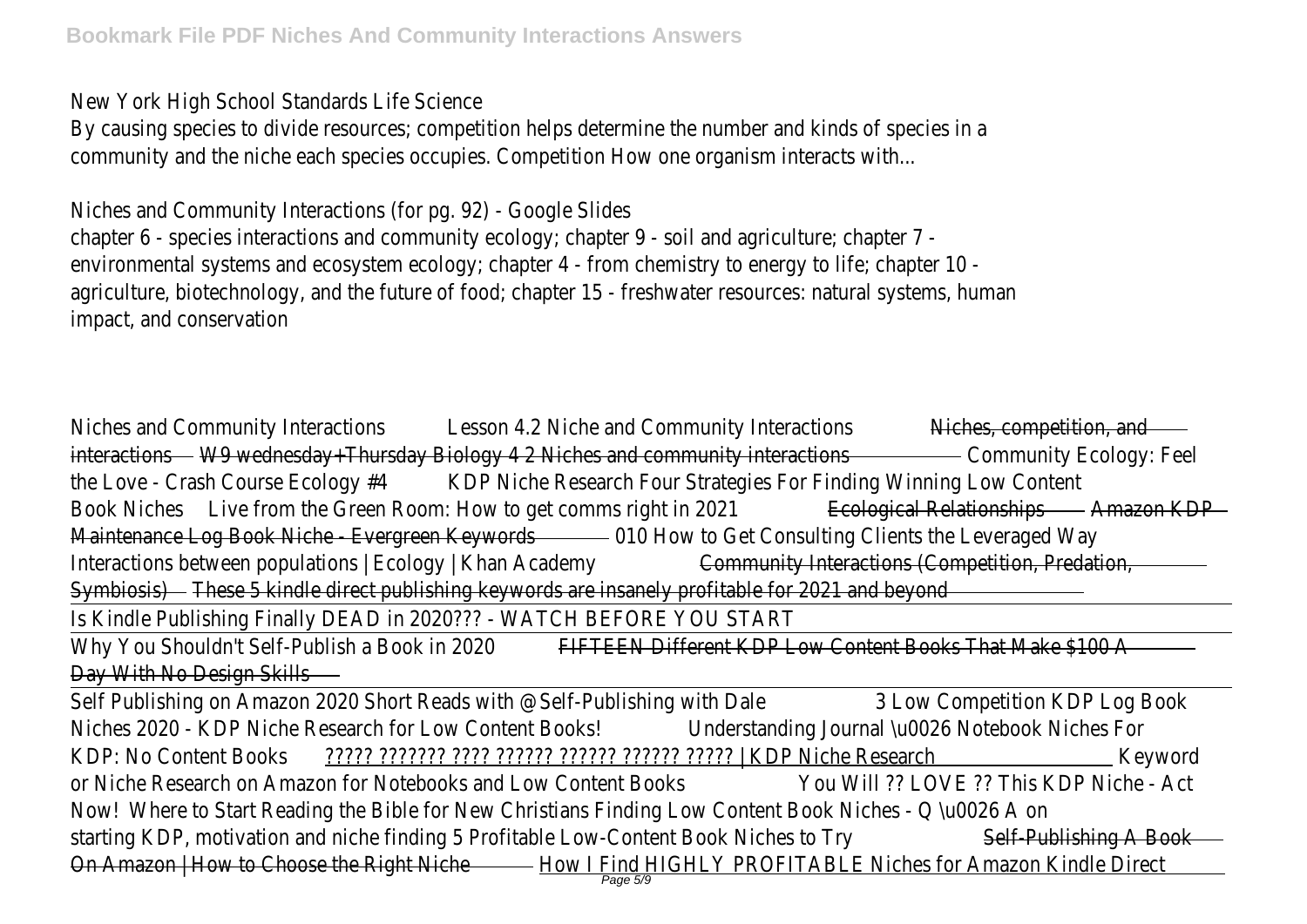Publishing KDP Amazon | 10 Profitable Fiction Niches for 2020 Top 3 KDP Coloring Book Niches to Increase Your Sales - Get Creating No Withes And Community Interactions Answers Start studying 4.2 Niches and Community Interactions WS. Learn vocabulary, terms, and more with flashcard games, and other study tools.

4.2 Niches and Community Interactions WS Flashcards | Quizlet

by causing species to divide resources, competition helps determine the number and kinds of species in community and the niche each species occupies Competitive exclusion principle states that no 2 species can occupy exactly the same habitat at exactly at the same tim

Lesson 4.2 Niches and Community Interactions Flashcards ...

21JJTXXXX^T]S 54[[JJTWW[[XNJJT\\ Niches and °ommunity "Interactions:99>.?/.4310 7854;::D:99 ?/.:99 OIf you ask someone where an organism lives<sup>3</sup> that person might answer "on a coral reef" or "in the desert&pm;" The answers give the environment or location<sup>3</sup> but ecologists need more information to understand fully why and organism lives where it does and how it fits into its ...

4.2 Niches and Community Interactions.ppt.pdf - Lesson ...

4.2 Niches and Community Interactions A niche is the range of physical and biological conditions in which species lives and the way the species obtains what it needs to survive and reproduce. Mutualism is the relationship between species in which both benefit. For example: Prezi. The Scienc

4.2 Niches and Community Interactions by Morgan McWilliams

Answer Key BIOL 205/Foundations in Biology: Ecology and Evolution - Quiz 3: Ecological Niches ar Community Interactions Choose the one best answer for each question and mark it on your bubble sheet. Unanswered questions are marked wrong, as are questions with more than one answer marked. Good luck! 1. The n-dimensional hypervolume that describes species' physiological tolerance levels to ...

Quiz 3 Ecological Niches and Community Interactions Answer ...

Understanding niches is important to understanding how organisms interact to form a community. Resourc<br>Page 6/9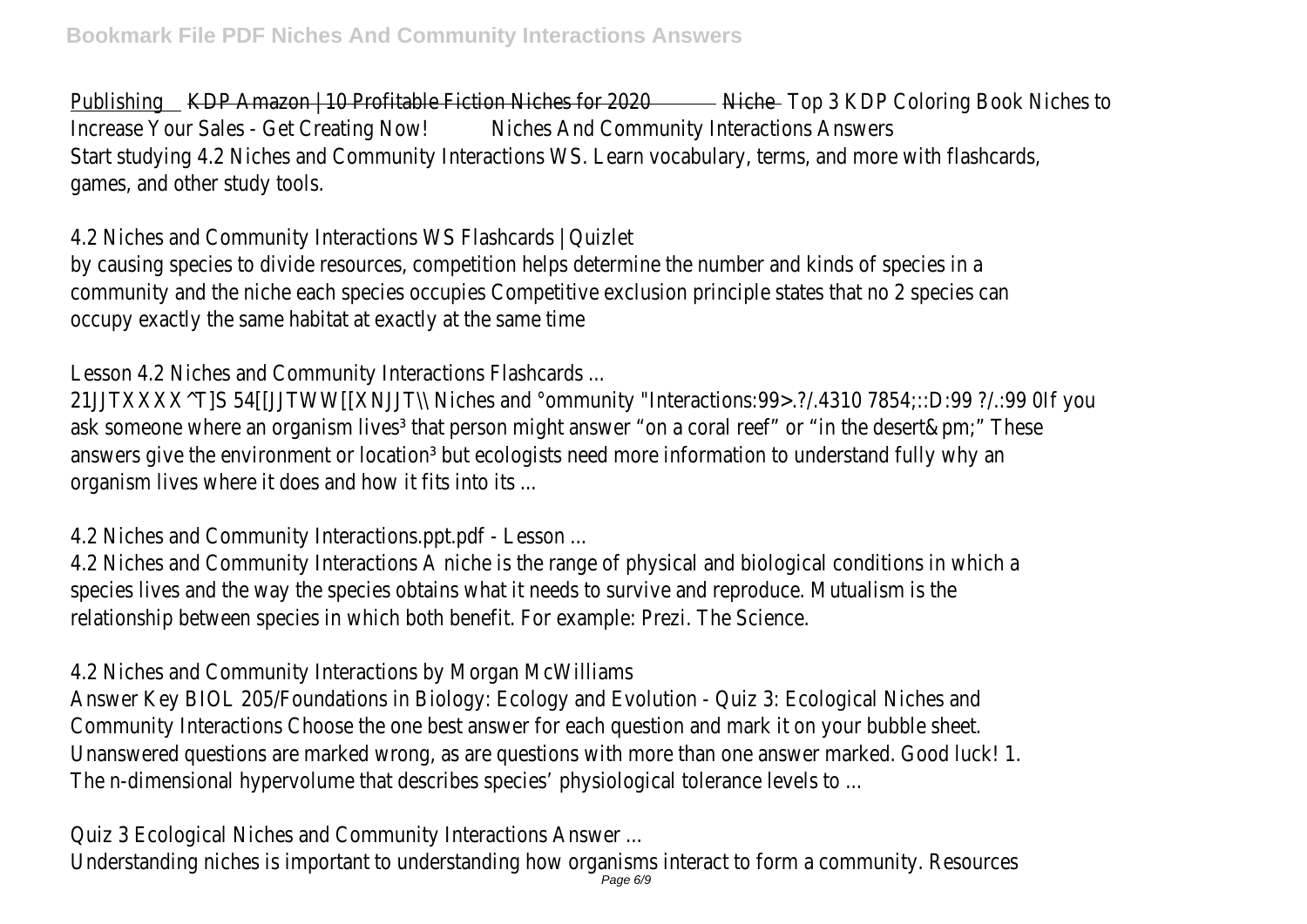and the Niche The term resource can refer to any neces-sity of life, such as water, nutrients, light, food, space. For plants, resources can include sunlight, water, and soil nutrients—all of which are essential to surv

Niches and Getting Started Community Interactions

Worksheet - Community Interactions Name - \_\_\_\_\_ KEY\_\_\_\_\_ 1.) What happens when two species with the niche move into the same ecosystem? When species occupying the same niche move into the same ecosyste they will be competing for resources. This will lead to one of two results. One species will out compete the causing the

Worksheet - Bio - Community Interactions - Answer

File Type PDF Niches And Community Interactions AnswersInteractions WS Flashcards | Quizlet Read PI Niches And Community Interactions Answers Answers occupy exactly the same niche in exactly the same habitat at the same time. Competition helps to determine the number and type of species in a community Predation, Herbivory, and

Niches And Community Interactions Answers

this book niches and community interactions answers is additionally useful. You have remained in right site to begin getting this info. acquire the niches and community interactions answers connect that we meet t expense of here and check out the link. You could purchase quide niches and community interactions answer or get it as soon as feasible. You could speedily download this niches and community interactions answers a getting deal.

Niches And Community Interactions Answers

Niches And Community Interactions Answers Read PDF Niches And Community Interactions Answers Answers occupy exactly the same niche in exactly the same habitat at the same time. Competition helps to determine number and type of species in a community. Niches And Community Interactions Answer

Niches And Community Interactions Answers

Your goal is to use a Google Document to cover Chapter 4.2 of your textbook. 1. First open the Google Doc:<br>Page 7/9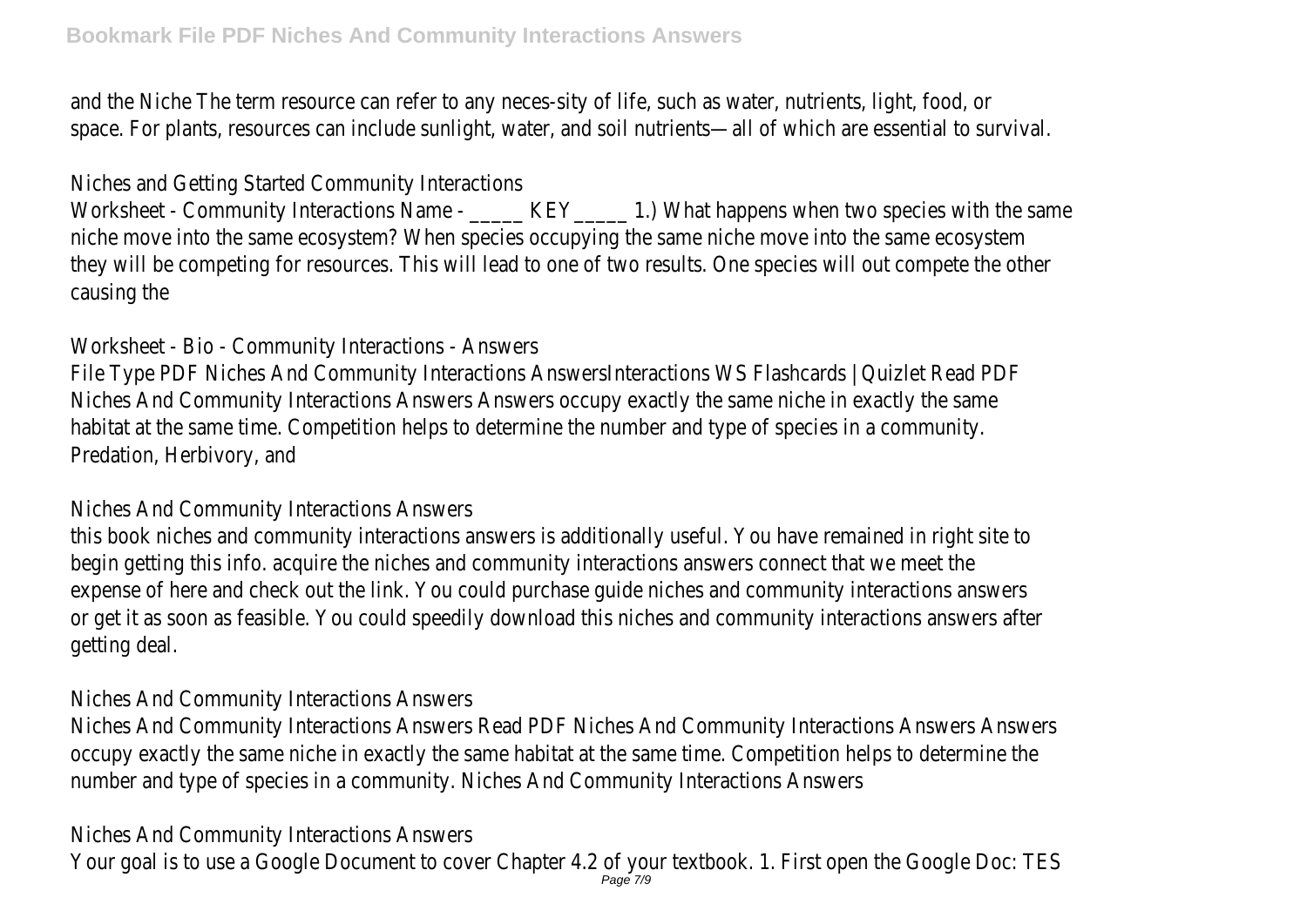Teach Chapter 4.2 - Niches & Community Interactions to record your notes, you will find it on Good Classroom. 2. Now follow the directions on each of the following slides. Remember to reflect on the Learni Targets as you go.

Chapter 4.2 Niches And Community Interactions - Lessons ...

4.2 Niches And Community Interactions; Amelia D. • 25 cards. What is a tolerance? A range of conditions under which an organism can grow and reproduce. What is a niche? All the physical and biological conditions in whi a species lives and that way the species obtains what it needs to survive and reproduce

4.2 Niches and Community Interactions at Elgin Academy.

occupy exactly the same niche in exactly the same habitat at the same time. Competition helps to determine number and type of species in a community. Predation, Herbivory, and Keystone Species Predator-prey and herbivore-plant interactions help shape communities. Predation occurs when one organism (the predator) captures and eats another (the prey

4.2 Niches and Community Interactions - DunkirkCSI

I Definition A relationship where one organism benefits and the other is neither helped nor harmed The rule t says that no two species can occupy exactly the same niche in the same habitat at exactly the same time T general place where an organism lives Interaction in which one animal feeds on producers A species in which change in its population causes a dramatic change in the structure of the community A relationship between organisms in which both benefit

ISD 2135 Maple River Schools / Homepage

4.2 Niches and Community Interactions The Niche • A niche is the range of \_\_\_\_\_ in which a species lives are the way the species obtains what it needs to survive and reproduce. Tolerance • Every species has its ov range of tolerance, the ability to \_\_\_\_\_

BIOLOGY 4.2 Niches and Community Interactions The Niche ...

Biology 2010 Student Edition answers to Chapter 4, Ecosystems and Communities - 4.2 - Niches and Commi<br>Page 8/9